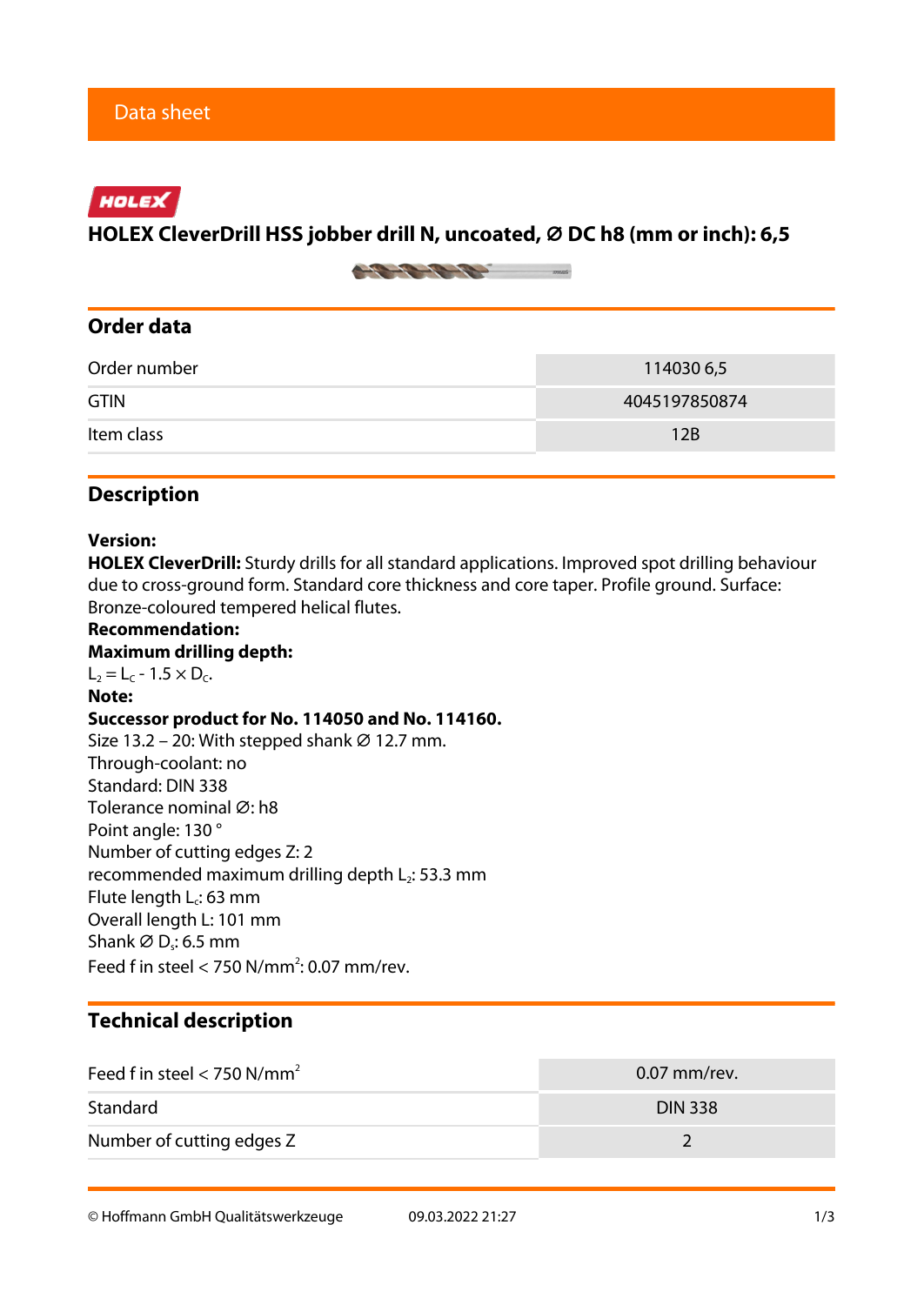# Data sheet

| Nominal $\varnothing$ D <sub>c</sub>              | $6.5$ mm                 |  |
|---------------------------------------------------|--------------------------|--|
| Tolerance nominal Ø                               | h <sub>8</sub>           |  |
| Shank $\varnothing$ D <sub>s</sub>                | $6.5$ mm                 |  |
| Overall length L                                  | 101 mm                   |  |
| recommended maximum drilling depth L <sub>2</sub> | 53.3 mm                  |  |
| Flute length $L_c$                                | 63 mm                    |  |
| Point angle                                       | 130°                     |  |
| <b>Series</b>                                     | <b>HOLEX CleverDrill</b> |  |
| Coating                                           | uncoated                 |  |
| <b>Tool material</b>                              | <b>HSS</b>               |  |
| <b>Type</b>                                       | $\mathsf{N}$             |  |
| Shank                                             | Plain shank              |  |
| Through-coolant                                   | no                       |  |
| Colour ring                                       | without                  |  |
| Type of product                                   | Jobber drill             |  |

# **User data**

|                                  | <b>Suitability</b>                           | $V_c$              | <b>ISO code</b> |
|----------------------------------|----------------------------------------------|--------------------|-----------------|
| Alu plastics                     | suitable only under<br>restricted conditions | 80 m/min           | $\mathsf{N}$    |
| Aluminium (short<br>chipping)    | suitable only under<br>restricted conditions | $60 \text{ m/min}$ | $\mathsf{N}$    |
| Alu > 10% Si                     | suitable only under<br>restricted conditions | $50 \text{ m/min}$ | $\mathsf{N}$    |
| Steel < $500$ N/mm <sup>2</sup>  | suitable                                     | $35 \text{ m/min}$ | P               |
| Steel < 750 $N/mm2$              | suitable                                     | $32 \text{ m/min}$ | P               |
| Steel < $900$ N/mm <sup>2</sup>  | suitable                                     | $22 \text{ m/min}$ | P               |
| Steel < $1100$ N/mm <sup>2</sup> | suitable only under<br>restricted conditions | 18 m/min           | P               |
| GG(G)                            | suitable only under<br>restricted conditions | 30 m/min           | K               |

© Hoffmann GmbH Qualitätswerkzeuge 09.03.2022 21:27 2/3